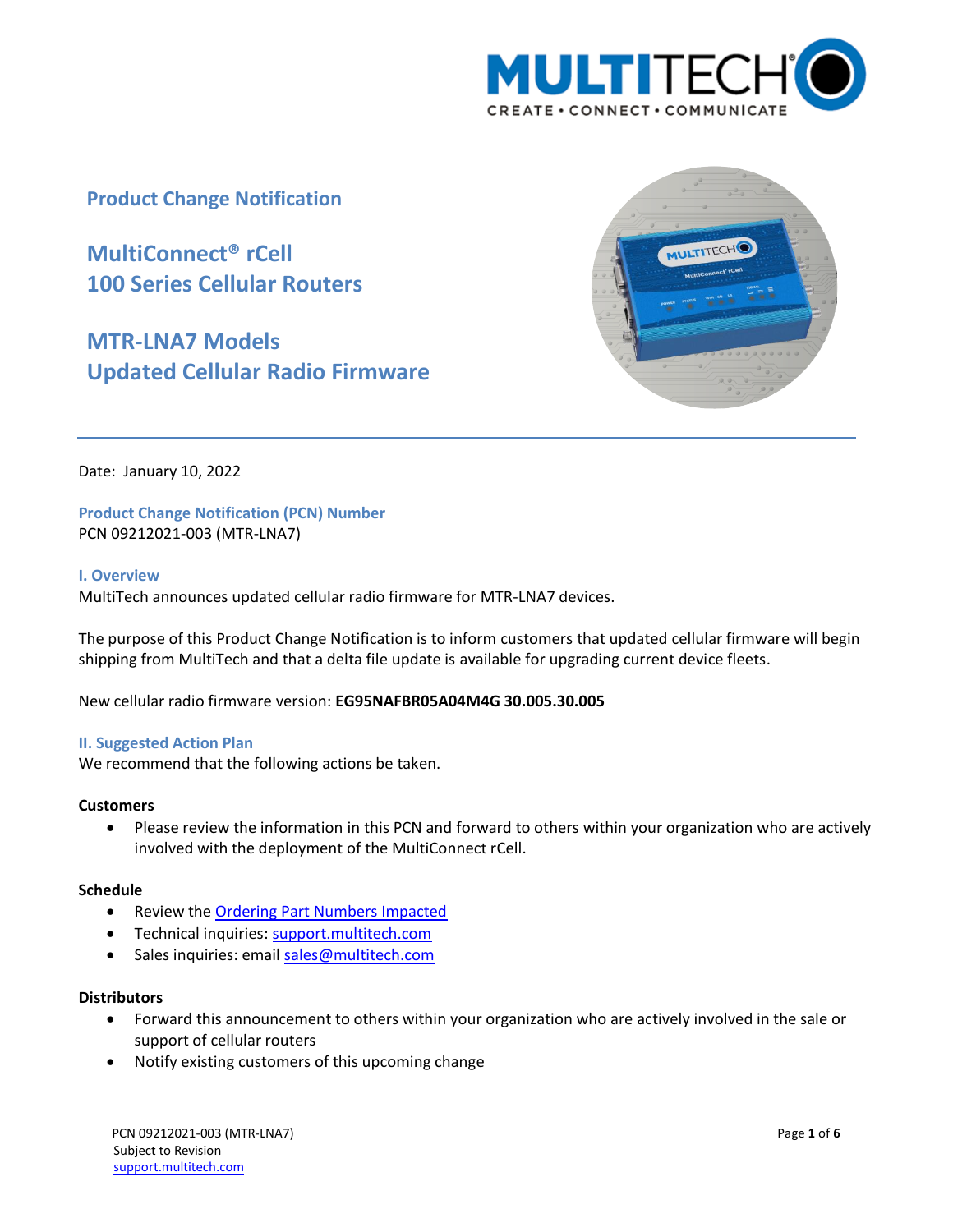

## **III. Cellular Radio Firmware Release Notes**

The document below provides the release notes for EG95-NA-FB firmware version **EG95NAFBR05A04M4G 30.005.30.005**. It describes major changes compared to EG95-NA-FB firmware version **EG95NAFBR05A04M4G 01.005.01.005**. For a detailed listing of all changes, refer to the EG9X AT Command Set.

[https://www.multitech.com/documents/publications/sales-flyers/Quectel\\_EG95-NA-](https://www.multitech.com/documents/publications/sales-flyers/Quectel_EG95-NA-FB%20Firmware_Release_Notes_V0504_30.005.30.005.pdf)[FB%20Firmware\\_Release\\_Notes\\_V0504\\_30.005.30.005.pdf.](https://www.multitech.com/documents/publications/sales-flyers/Quectel_EG95-NA-FB%20Firmware_Release_Notes_V0504_30.005.30.005.pdf)

## **IV. Schedule**

All devices shipping from MultiTech with a date of manufacture (DOM) of December 2021 and later will include the latest cellular radio firmware

- Availability: Starting September 2021
- Date of Manufacture: 2021.09.21 and later
- See [part numbers impacted](#page-1-0) for details

## **Identifying Date of Manufacture**

The chassis label (located on the back of each MTR-LNA7 device) includes critical device information, including date of manufacture.



## <span id="page-1-0"></span>**V. Ordering Part Numbers Impacted**

The following ordering part numbers are impacted by these updates:

| <b>Model Name</b>                                    |                       |  |  |
|------------------------------------------------------|-----------------------|--|--|
| <b>Ordering Part Numbers</b>                         |                       |  |  |
| MultiConnect <sup>®</sup> rCell 100 Cellular Routers |                       |  |  |
| <b>Status: Active</b>                                | <b>Status: Active</b> |  |  |
| MTR-LNA7-B07                                         | MTR-LNA7-B10          |  |  |
| MTR-LNA7-B07-US                                      | MTR-LNA7-B10-US       |  |  |
| MTR-LNA7-B07-HZ                                      | MTR-LNA7-B10-HZ       |  |  |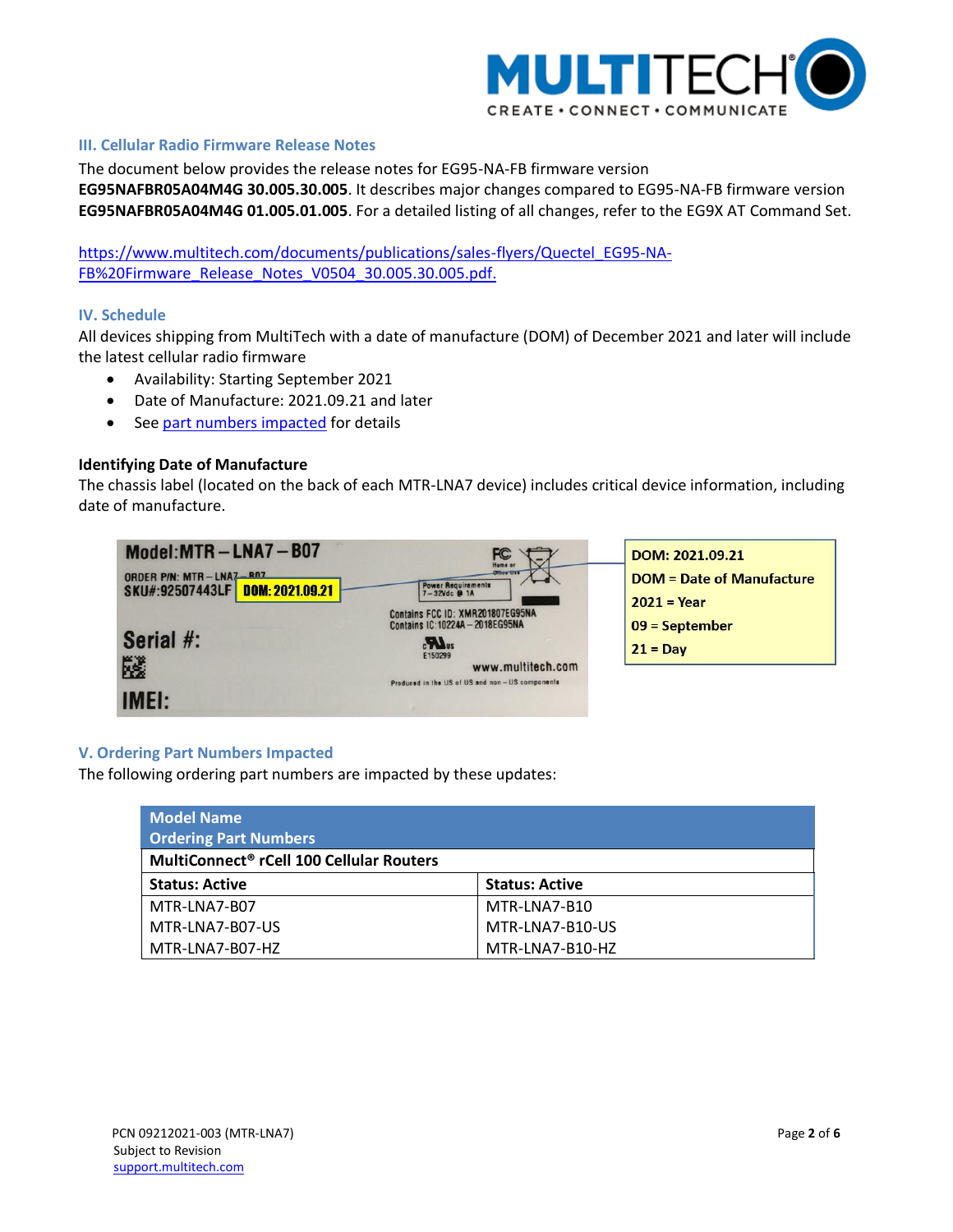

## **VI. Radio Firmware Upgrades – Deployed Devices**

The device UI can be used to upgrade radio firmware. First, obtain the appropriate binary upgrade file for the cellular radio in your device.

- 1. Open the **Radio Firmware Upgrade** page under **Cellular**.
- 2. Enter the MD5 Check Sum or hash under **File MD5**.
- 3. Place the downloaded binary or delta file on your local computer. Browse for the file and select it.
- 4. Click **Start Upgrade**. The system should reboot automatically after a successful download. Otherwise, after ten minutes, the device may be rebooted manually.
- 5. Check that the cellular radio firmware has been updated. Refer to the **Current Radio Firmware** on the **Radio Firmware Upgrade** page or see the firmware version on the **Radio Status** page under **Cellular**.

## **NOTE: If a timeout failure occurs while upgrading cellular firmware using the UI and a cellular connection, first try to boost the signal strength and attempt it again. Otherwise, update via an Ethernet connection.**

## **VII. MultiConnect® rCell® 100 Series Cellular Routers**

The MultiConnect rCell is a compact, intelligent and fully-featured communications platform that provides cellular capabilities for fixed and mobile applications. It is intended for use in settings such as:

- Remotely monitoring solar micro-inverters, tanks, pipelines, meters, pumps and valves in any energy, utility, or industrial application.
- The MultiConnect rCell 100 series family has also been successfully deployed by professionals in emergency services, vending, remote patient monitoring, renewable energy systems, process automation and mobile applications (truck, rail, and boat).

The MultiConnect rCell 100 series (MTR-xx) of cellular routers are a part of the MultiTech comprehensive portfolio of cellular connectivity products optimized for M2M (machine-to-machine). The MultiConnect rCell comes with no cost access to DeviceHQ® which is MultiTech's cloud platform service to monitor and manage deployed MultiConnect rCell cellular routers in the field.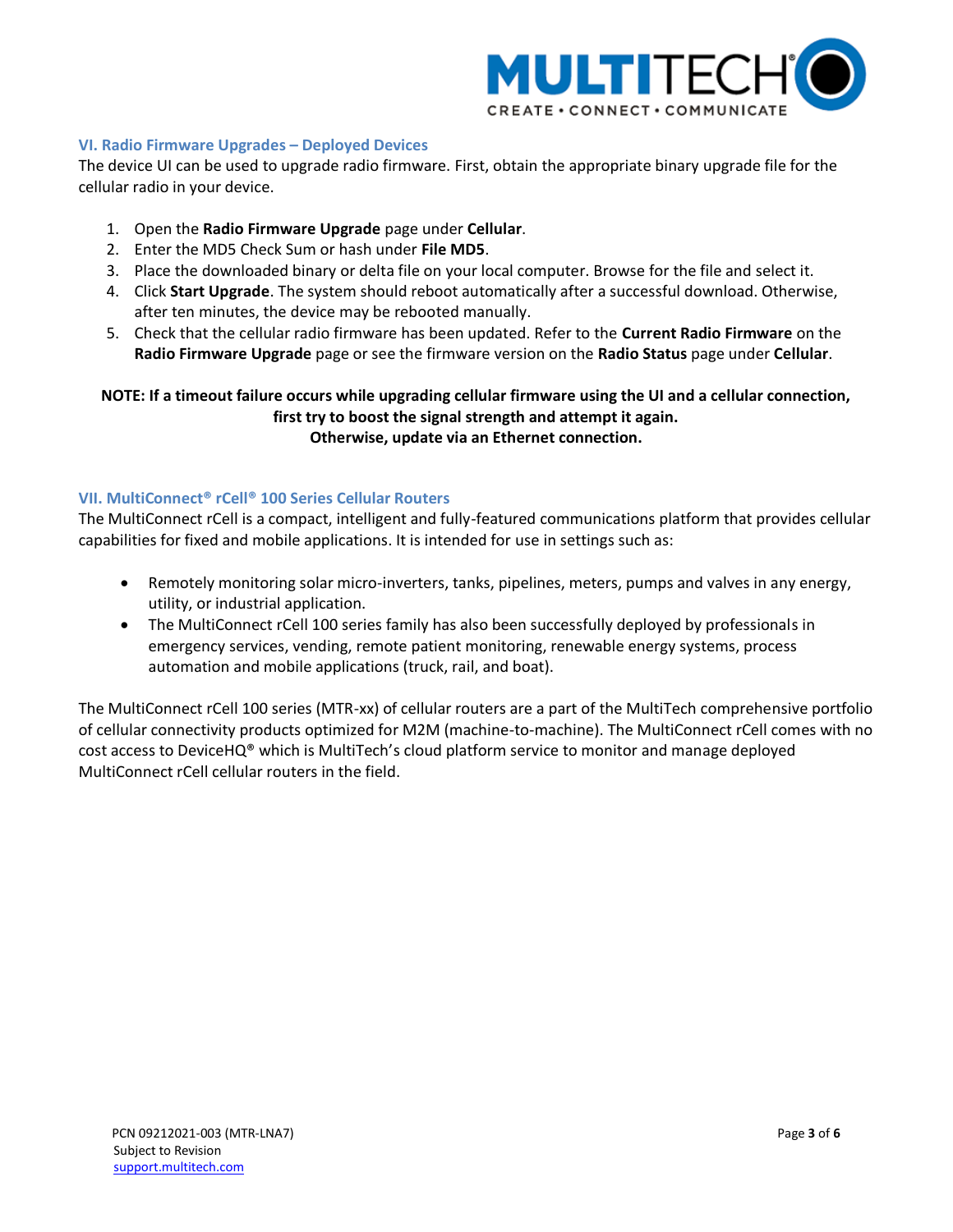

## **VII. Additional Information**

If you have any questions regarding this Product Change Notification, please contact your MultiTech sales representative or visit the technical resources listed below:

# **World Headquarters – USA**

+1 (763) 785-3500 | [sales@multitech.com](mailto:sales@multitech.com?subject=MTR-LEU7%20Cellular%20Radio%20Firmware)

**EMEA Headquarters – UK** +(44) 118 959 7774 | [sales@multitech.co.uk](mailto:sales@multitech.co.uk)

## **MultiTech Developer Resources:**

[www.multitech.net](http://www.multitech.net/)

An open environment where you can ask development related questions and hear back from MultiTech engineering or a member of this community.

## **Knowledge Base:**

<http://www.multitech.com/kb.go> Immediate access to support information and resolutions for all MultiTech products.

## **MultiTech Support Portal:**

[https://support.multitech.com](https://support.multitech.com/) Create an account and submit a support case directly to our technical support team.

## **MultiTech Website:**

[www.multitech.com](http://www.multitech.com/)

DeviceHQ, mPower, MultiConnect, MultiTech and the MultiTech logo are registered trademarks of Multi-Tech Systems, Inc. All other trademarks or registered trademarks are the property of their respective owners. Copyright © 2022 by Multi-Tech Systems, Inc. All rights reserved.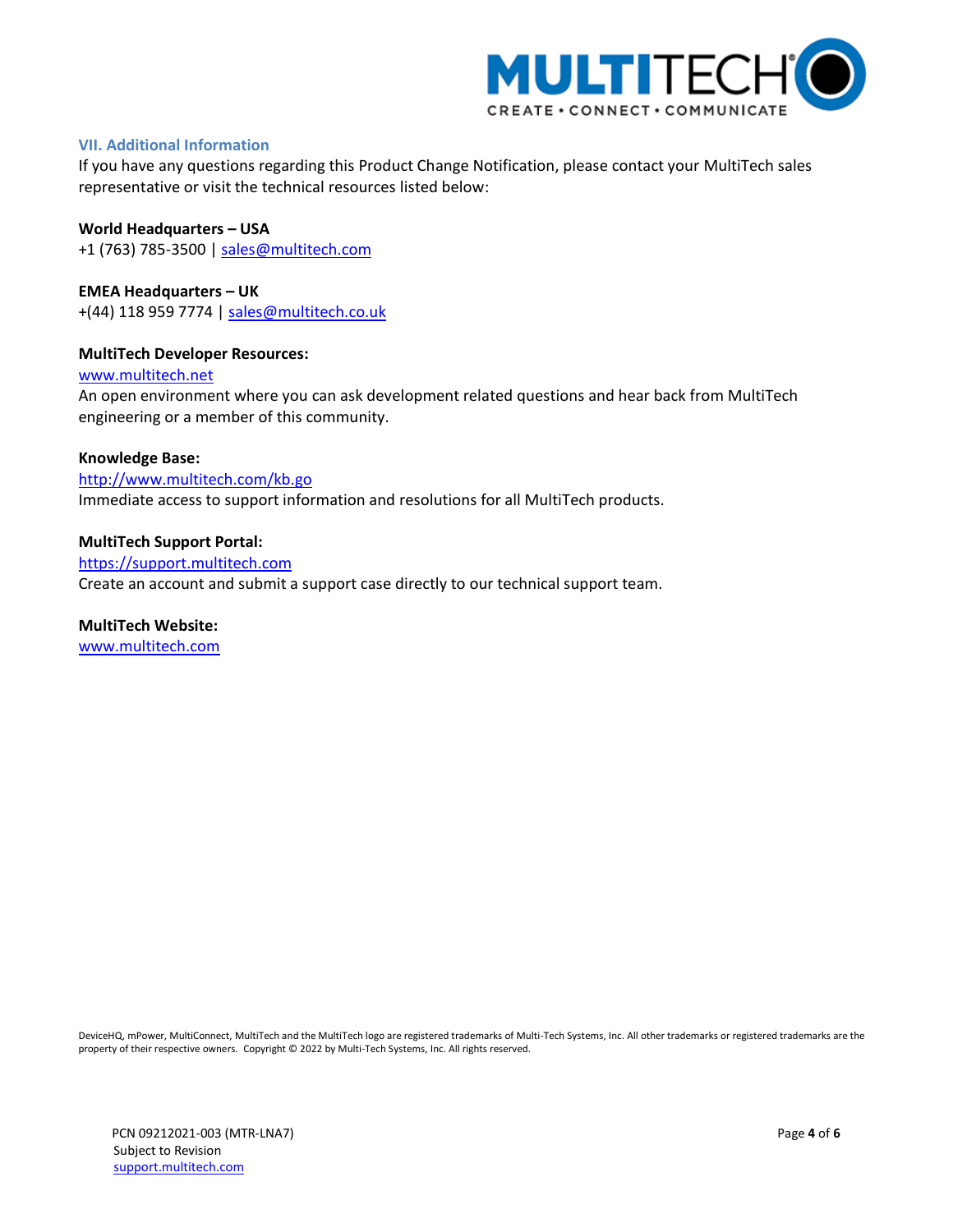

# **ATTACHMENT I Identifying Cellular Radio Firmware Version**

There are multiple ways of identifying the cellular radio firmware version on an MTR-LNA7 device:

1. **DeviceHQ**:

MultiTech DeviceHQ® is a cloud-based tool set for managing the latest generation of MultiTech devices, including the MTR devices. On the **DeviceHQ Device Page**, select one of the MTR-LNA7 devices. The device overview that appears will show the current **Radio Firmware** version and **Radio Model**.

| .il MultiConnect® rCell                                                                                                         | $\boldsymbol{\Theta}$                           |     |           |        |         |                     | Edit | $\boldsymbol{\mathsf{x}}$ |
|---------------------------------------------------------------------------------------------------------------------------------|-------------------------------------------------|-----|-----------|--------|---------|---------------------|------|---------------------------|
| MultiConnect® rCell                                                                                                             |                                                 | Map | Check-ins | Signal | Network | <b>Device Files</b> |      |                           |
| <b>Account</b><br><b>Description</b><br>Product<br><b>Serial</b><br>Provider<br>Phone<br><b>IMEI</b><br><b>IMSI</b><br>Firmware |                                                 |     |           |        |         |                     |      |                           |
| <b>Radio Model</b>                                                                                                              | Radio Firmware EG95NAFBR05A04M4G<br><b>EG95</b> |     |           |        |         |                     |      |                           |
| <b>Stats</b>                                                                                                                    |                                                 |     |           |        |         |                     |      |                           |

## 2. **mPower User Interface**

- The Radio Status page displays a summary of the configuration settings for the cellular module in the MTR device
- Module Information Firmware Version: Module firmware version

## 3. **Product Packaging**

The carton label for each MTR includes the version of cellular radio firmware included.

| $300 - 0530005$ | EG95NAFBR05A04M4G 30.005.30.005 | <b>Current Firmware</b><br>Shipping in September 2021 |
|-----------------|---------------------------------|-------------------------------------------------------|
| $010 - 0501005$ | EG95NAFBR05A04M4G 01.005.01.005 | <b>Original Firmware</b><br>Shipping in February 2020 |

| <b><b>◎92507443LF</b></b>                                                                                                                                               |                                                                   |                         |
|-------------------------------------------------------------------------------------------------------------------------------------------------------------------------|-------------------------------------------------------------------|-------------------------|
| MODEL: MTR-LNA7-B07<br>ORDER P/N: MTR-LNA7-B07<br>ORIGIN:(4L)US<br>Produced in the US of US and non-US components<br>LTE Cat 4 Router w/o Acc (AT&T-VZW)<br>router only | MultiConnect® rCell<br>IMEI: 869394030266024<br>*869394030266024* | $rac{1}{200}$<br>530005 |
|                                                                                                                                                                         | SERIAL NO.                                                        |                         |